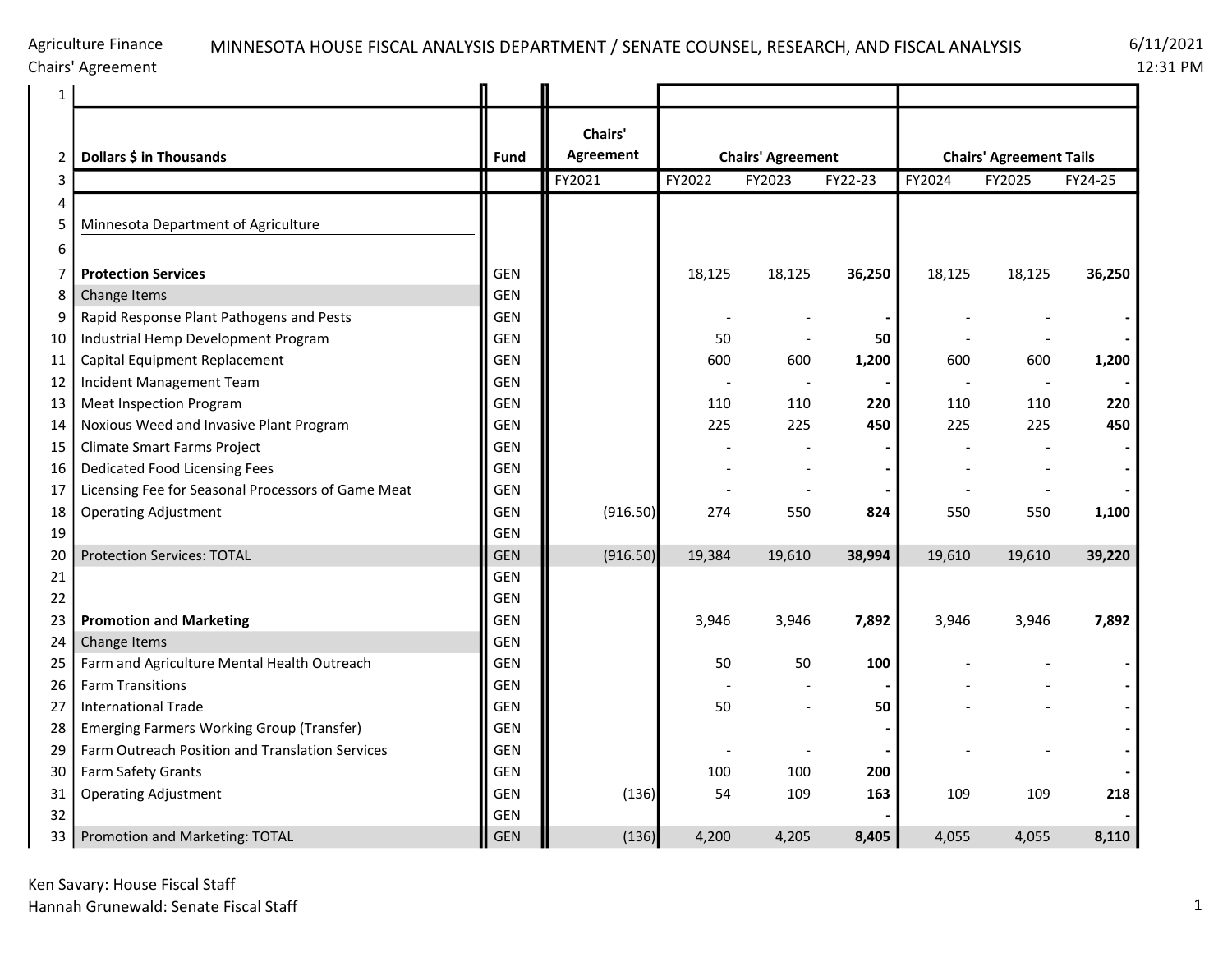### Agriculture Finance Chairs' Agreement

# MINNESOTA HOUSE FISCAL ANALYSIS DEPARTMENT / SENATE COUNSEL, RESEARCH, AND FISCAL ANALYSIS 6/11/2021

12:31 PM

| $\mathbf{1}$ |                                                        |             |                      |                          |         |              |                                |         |         |  |
|--------------|--------------------------------------------------------|-------------|----------------------|--------------------------|---------|--------------|--------------------------------|---------|---------|--|
| 2            | Dollars \$ in Thousands                                | <b>Fund</b> | Chairs'<br>Agreement | <b>Chairs' Agreement</b> |         |              | <b>Chairs' Agreement Tails</b> |         |         |  |
| 3            |                                                        |             | FY2021               | FY2022                   | FY2023  | FY22-23      | FY2024                         | FY2025  | FY24-25 |  |
| 34           |                                                        | <b>GEN</b>  |                      |                          |         |              |                                |         |         |  |
| 35           | Value Added Products/AGRI/AGREETT                      | <b>GEN</b>  |                      | 23,993                   | 23,993  | 47,986       | 23,993                         | 23,993  | 47,986  |  |
| 36           | Change Items                                           | <b>GEN</b>  |                      |                          |         |              |                                |         |         |  |
| 37           | <b>Bioincentive Payments: AGRI</b>                     | <b>GEN</b>  |                      | [1,500]                  | [1,500] | [3,000]      | [1,500]                        | [1,500] | [3,000] |  |
| 38           | Biofuels Infrastructure: AGRI                          | <b>GEN</b>  |                      | [3,000]                  | [3,000] | [6,000]      | [3,000]                        | [3,000] | [6,000] |  |
| 39           | Livestock Processing: AGRI                             | <b>GEN</b>  |                      | 750                      | 750     | 1,500        |                                |         |         |  |
| 40           | Livestock Investment Grants: AGRI                      | <b>GEN</b>  |                      | [1,400]                  | [1,400] | [2,800]      |                                |         |         |  |
| 41           | Value Added Grants: AGRI                               | <b>GEN</b>  |                      |                          |         |              |                                |         |         |  |
| 42           | Farm Business Management: AGRI                         | <b>GEN</b>  |                      |                          |         |              |                                |         |         |  |
| 43           | <b>Beginning Farmer: AGRI</b>                          | <b>GEN</b>  |                      |                          |         |              |                                |         |         |  |
| 44           | Southern MN Initiative Foundation                      | <b>GEN</b>  |                      |                          |         |              |                                |         |         |  |
| 45           | Greater Mankato Growth: Green Seam                     | <b>GEN</b>  |                      |                          |         |              |                                |         |         |  |
| 46           | Minnesota Turf Seed Council                            | <b>GEN</b>  |                      |                          |         |              |                                |         |         |  |
| 47           | <b>AGRI Grant Adjustment</b>                           | <b>GEN</b>  |                      | 585                      | 585     | 1,170        | 1,360                          | 1,360   | 2,720   |  |
| 48           | <b>Operating Adjustment</b>                            | <b>GEN</b>  | (120)                | 15                       | 29      | 44           | 29                             | 29      | 58      |  |
| 49           |                                                        | <b>GEN</b>  |                      |                          |         |              |                                |         |         |  |
| 50           | <b>Value Added Products: TOTAL</b>                     | <b>GEN</b>  | (120)                | 25,343                   | 25,357  | 50,700       | 25,382                         | 25,382  | 50,764  |  |
| 51           |                                                        | <b>GEN</b>  |                      |                          |         |              |                                |         |         |  |
| 52           | <b>Admin and Financial Assistance</b>                  | <b>GEN</b>  |                      | 7,789                    | 7,789   | 15,578       | 7,789                          | 7,789   | 15,578  |  |
| 53           | Change Items                                           | <b>GEN</b>  |                      |                          |         |              |                                |         |         |  |
| 54           | Farm Advocates                                         | GEN         |                      | 120                      | 70      | 190          | 70                             | 70      | 140     |  |
| 55           | Farm Advocates: amount for Farm Transition             | <b>GEN</b>  |                      | $[100]$                  | $[50]$  | $[150]$      | $[50]$                         | $[50]$  | $[100]$ |  |
| 56           | Farm Advocates: amount of Farm Transition for FarmLink | <b>GEN</b>  |                      | $[50]$                   |         | $[50]$       |                                |         |         |  |
| 57           | Second Harvest Heartland                               | <b>GEN</b>  |                      | 50                       | 50      | 100          | 50                             | 50      | 100     |  |
| 58           | Center for Rural Policy and Development                | <b>GEN</b>  |                      | 150                      | 150     | 300          |                                |         |         |  |
| 59           | Ag Best Management Practices Loan Program              | <b>GEN</b>  |                      | 1,437                    | 1,437   | 2,874        | 1,425                          | 1,425   | 2,850   |  |
| 60           | Farm Safety Grants                                     | <b>GEN</b>  |                      |                          |         |              |                                |         |         |  |
| 61           | Northern Crops Institute                               | GEN         |                      | 47                       | 47      | 94           |                                |         |         |  |
| 62           | <b>Healthy Eating Grant</b>                            | <b>GEN</b>  |                      | (325)                    | (325)   | (650)        | (325)                          | (325)   | (650)   |  |
| 63           | Minnesota Turf Seed Council                            | <b>GEN</b>  |                      | 75                       | 75      | 150          |                                |         |         |  |
| 64           | Minnesota Poultry Association                          | <b>GEN</b>  |                      | $\overline{2}$           |         | $\mathbf{2}$ |                                |         |         |  |

Ken Savary: House Fiscal Staff

Hannah Grunewald: Senate Fiscal Staff 2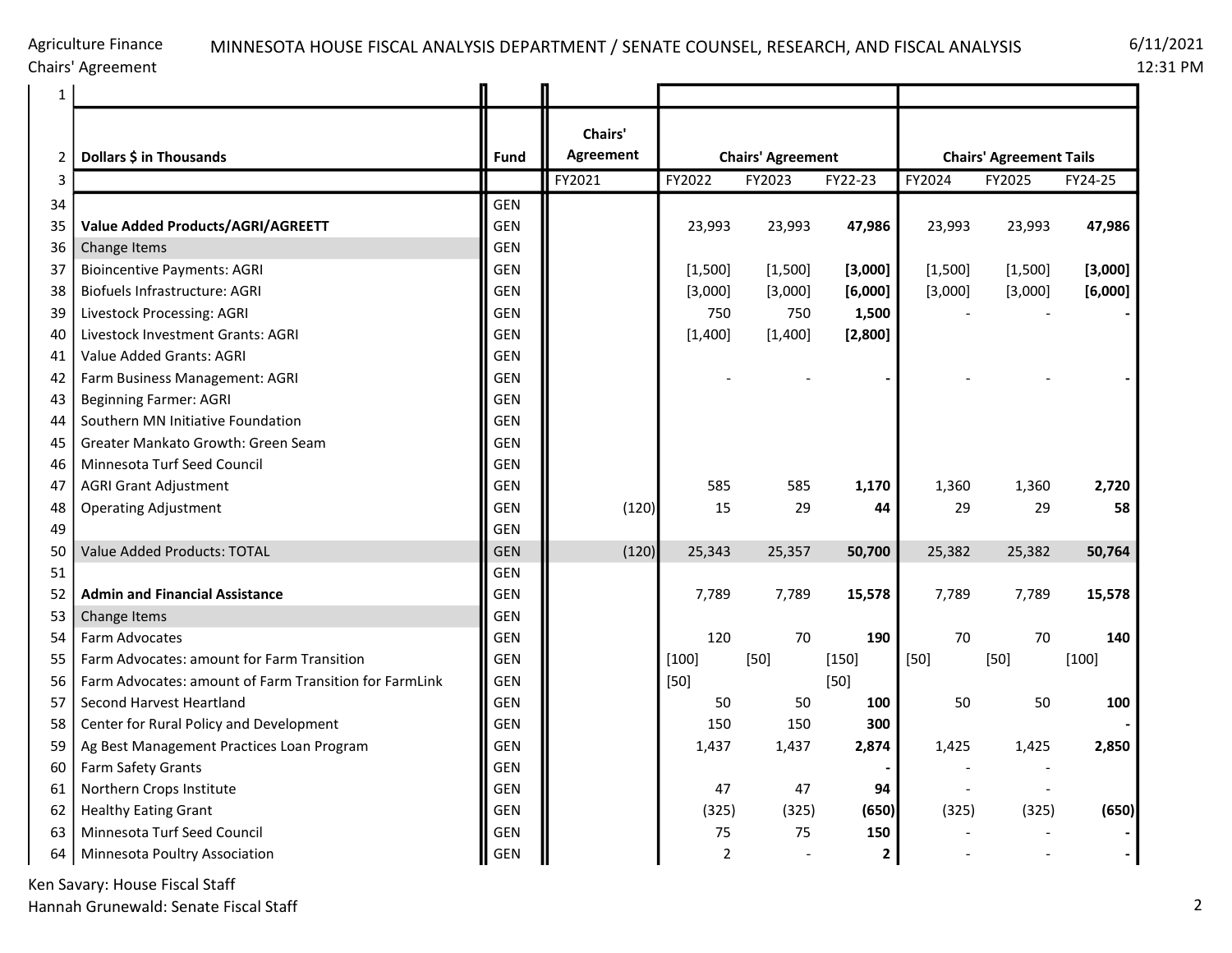Chairs' Agreement

| 1  |                                                       |            |                      |        |                          |                          |                                |                |                       |  |  |
|----|-------------------------------------------------------|------------|----------------------|--------|--------------------------|--------------------------|--------------------------------|----------------|-----------------------|--|--|
| 2  | Dollars \$ in Thousands                               | Fund       | Chairs'<br>Agreement |        | <b>Chairs' Agreement</b> |                          | <b>Chairs' Agreement Tails</b> |                |                       |  |  |
| 3  |                                                       |            | FY2021               | FY2022 | FY2023                   | FY22-23                  | FY2024                         | FY2025         | FY24-25               |  |  |
| 65 | Minnesota Horticultural Society                       | <b>GEN</b> |                      | 17     | 17                       | 34                       |                                |                |                       |  |  |
| 66 | Minnesota Livestock Breeders Association              | <b>GEN</b> |                      | 18     | 18                       | 36                       |                                |                |                       |  |  |
| 67 | Greater Mankato Growth: Green Seam                    | GEN        |                      | 75     | 75                       | 150                      |                                |                |                       |  |  |
| 68 | Southern MN Initiative Foundation                     | <b>GEN</b> |                      | $[25]$ | $[25]$                   | $[50]$                   | $[25]$                         | $[25]$         | $[50]$                |  |  |
| 69 | Meat Cutting: Century Lakes College                   | <b>GEN</b> |                      | 150    |                          | 150                      |                                |                |                       |  |  |
| 70 | <b>Meat Cutting Mobile Unit</b>                       | <b>GEN</b> |                      |        |                          |                          |                                |                |                       |  |  |
| 71 | Farm Outreach Position and Translation Services       | GEN        |                      | 150    | 150                      | 300                      | 150                            | 150            | 300                   |  |  |
| 72 | <b>Operating Adjustment</b>                           | <b>GEN</b> | (157.50)             | 222    | 286                      | 508                      | 286                            | 286            | 572                   |  |  |
| 73 |                                                       | <b>GEN</b> |                      |        |                          |                          |                                |                |                       |  |  |
| 74 | Admin and Financial Assistance: TOTAL                 | <b>GEN</b> | (157.50)             | 9,977  | 9,839                    | 19,816                   | 9,445                          | 9,445          | 18,890                |  |  |
| 75 |                                                       | <b>GEN</b> |                      |        |                          |                          |                                |                |                       |  |  |
| 76 |                                                       | <b>GEN</b> |                      |        |                          |                          |                                |                |                       |  |  |
| 77 | Department of Agriculture: TOTAL                      | <b>GEN</b> | (1, 330)             | 58,904 | 59,011                   | 117,915                  | 58,492                         | 58,492         | 116,984               |  |  |
| 78 |                                                       |            |                      |        |                          |                          |                                |                |                       |  |  |
| 79 | Non General Fund Changes Items                        |            |                      |        |                          |                          |                                |                |                       |  |  |
| 80 | Meat Inspection Program: Federal Match                | <b>FED</b> |                      | 110    | 110                      | 220                      | 110                            | 110            | 220                   |  |  |
| 81 | Pesticide Fee Increase to Fund Lab and Urban Programs | AG         |                      |        |                          |                          |                                |                |                       |  |  |
| 82 | Dedicated Food Licensing Fees                         | AG         |                      |        |                          |                          |                                |                |                       |  |  |
| 83 | Cottage Food Law Changes *                            | AG         |                      |        | $\overline{a}$           | $\overline{\phantom{a}}$ |                                | $\overline{a}$ | $\tilde{\phantom{a}}$ |  |  |
| 84 | Non General Fund Changes Items: TOTAL                 |            |                      | 110    | 110                      | 220                      | 110                            | 110            | 220                   |  |  |
| 85 |                                                       |            |                      |        |                          |                          |                                |                |                       |  |  |
| 86 |                                                       |            |                      |        |                          |                          |                                |                |                       |  |  |
| 87 | <b>Board of Animal Health</b>                         |            |                      | 5,877  | 5,877                    | 11,754                   | 5,877                          | 5,877          | 11,754                |  |  |
| 88 | Change Items                                          |            |                      |        |                          |                          |                                |                |                       |  |  |
| 89 | <b>Operating Adjustment</b>                           | <b>GEN</b> |                      | 103    | 204                      | 307                      | 204                            | 204            | 408                   |  |  |
| 90 |                                                       |            |                      |        |                          |                          |                                |                |                       |  |  |
| 91 | Board of Animal Health: TOTAL                         | <b>GEN</b> |                      | 5,980  | 6,081                    | 12,061                   | 6,081                          | 6,081          | 12,162                |  |  |
| 92 |                                                       |            |                      |        |                          |                          |                                |                |                       |  |  |
| 93 |                                                       |            |                      |        |                          |                          |                                |                |                       |  |  |
| 94 | <b>AURI</b>                                           |            |                      | 3,893  | 3,893                    | 7,786                    | 3,893                          | 3,893          | 7,786                 |  |  |

Ken Savary: House Fiscal Staff Hannah Grunewald: Senate Fiscal Staff 3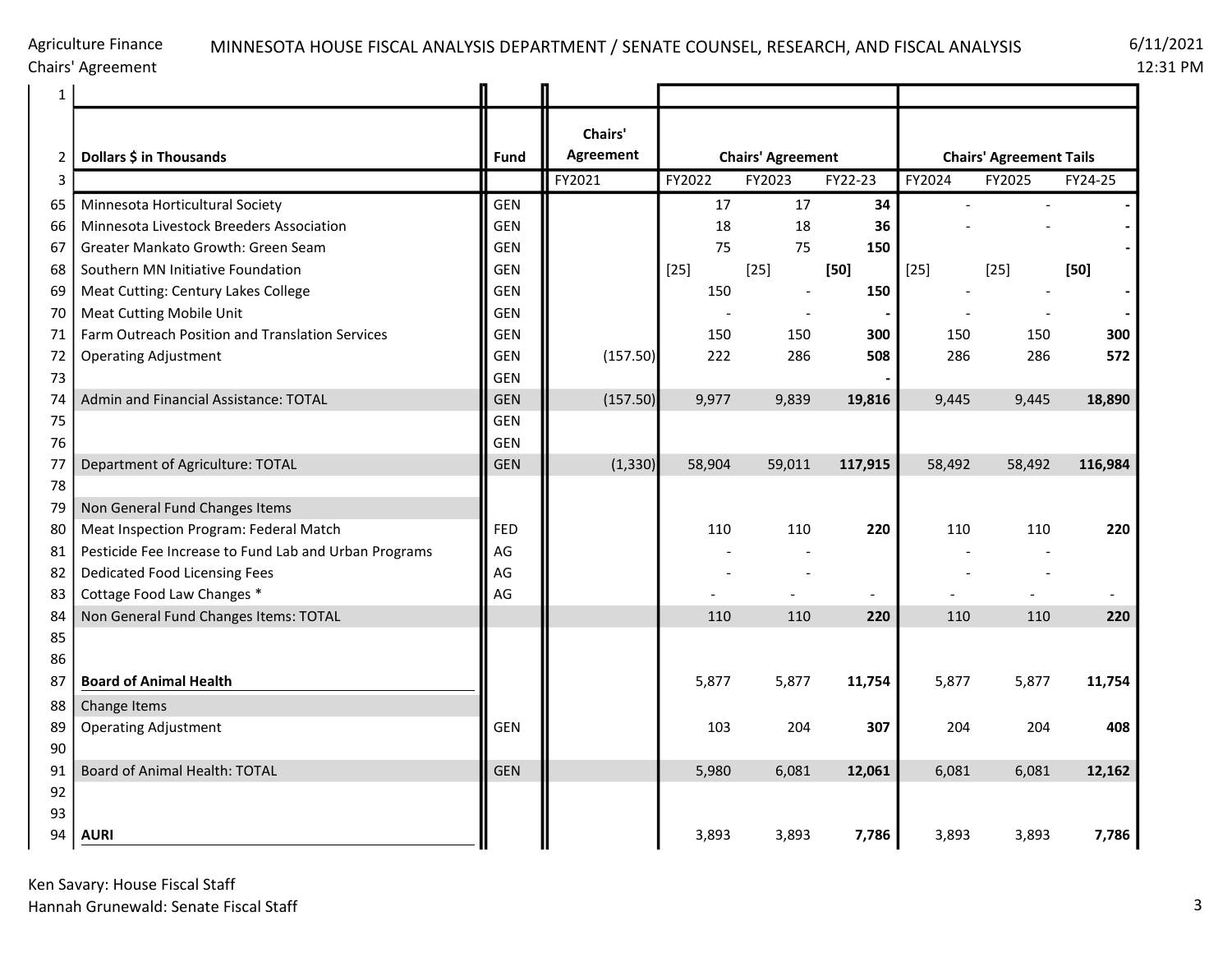## MINNESOTA HOUSE FISCAL ANALYSIS DEPARTMENT / SENATE COUNSEL, RESEARCH, AND FISCAL ANALYSIS 6/11/2021

12:31 PM

| $\mathbf{1}$   |                                                       |             |                      |                             |                          |                |                                |        |                |  |  |
|----------------|-------------------------------------------------------|-------------|----------------------|-----------------------------|--------------------------|----------------|--------------------------------|--------|----------------|--|--|
| $\overline{2}$ | Dollars \$ in Thousands                               | <b>Fund</b> | Chairs'<br>Agreement |                             | <b>Chairs' Agreement</b> |                | <b>Chairs' Agreement Tails</b> |        |                |  |  |
| 3              |                                                       |             | FY2021               | FY2022<br>FY22-23<br>FY2023 |                          |                | FY2024                         | FY2025 | FY24-25        |  |  |
| 95             | Change Items                                          |             |                      |                             |                          |                |                                |        |                |  |  |
| 96             | <b>Meat Scientist</b>                                 | <b>GEN</b>  |                      | 150                         | 150                      | 300            | 150                            | 150    | 300            |  |  |
| 97             | Meat Cutting Mobile Unit                              | <b>GEN</b>  |                      | 500                         |                          | 500            |                                |        |                |  |  |
| 98             | <b>AURI: TOTAL</b>                                    | <b>GEN</b>  |                      | 4,543                       | 4,043                    |                | 4,043<br>4,043                 |        | 8,086          |  |  |
| 99             |                                                       |             |                      |                             |                          |                |                                |        |                |  |  |
| 100            | <b>DEED Office of Broadband</b>                       |             |                      | 350                         | 350                      | 700            | 350                            | 350    | 700            |  |  |
| 101            | Change Items                                          |             |                      |                             |                          |                |                                |        |                |  |  |
| 102            | <b>Border to Border Broadband Grants</b>              | <b>GEN</b>  |                      |                             |                          |                |                                |        |                |  |  |
| 103            |                                                       |             |                      |                             |                          |                |                                |        |                |  |  |
| 104            | DEED Office of Broadband: TOTAL                       | <b>GEN</b>  |                      | 350<br>350                  |                          | 700            | 350                            | 350    | 700            |  |  |
| 105            |                                                       |             |                      |                             |                          |                |                                |        |                |  |  |
| 106<br>107     | <b>TOTAL General Fund (GF) Spending</b>               | <b>GEN</b>  | (1, 330)             | 69,777                      | 69,485                   | 139,262        | 68,966                         | 68,966 | 137,932        |  |  |
| 108            |                                                       |             |                      |                             |                          |                |                                |        |                |  |  |
| 109            | <b>Revenue Adjustments General Fund</b>               |             |                      |                             |                          |                |                                |        |                |  |  |
| 110            | Dedicated Food Licensing Fees                         | <b>GEN</b>  |                      |                             |                          |                |                                |        |                |  |  |
| 111            | Custom Meat Exemption*                                | GEN         |                      | (7)                         | (7)                      | (14)           | (7)                            | (7)    | (14)           |  |  |
| 112            | Licensing Fee for Seasonal Processors of Game Meat    | <b>GEN</b>  |                      |                             |                          |                |                                |        |                |  |  |
| 113            | FY2021 Carryforward                                   | <b>GEN</b>  |                      | 1,330                       |                          | 1,330          |                                |        |                |  |  |
| 114            |                                                       |             |                      |                             |                          |                |                                |        |                |  |  |
| 115            | <b>TOTAL NET GENERAL FUND</b>                         | <b>GEN</b>  |                      | 68,454                      | 69,492                   | 137,946        | 68,973                         | 68,973 | 137,946        |  |  |
| 116            | Difference: Spending to Ag Base                       |             |                      |                             |                          | 10,000         |                                |        | 10,000         |  |  |
| 117            |                                                       |             |                      |                             |                          |                |                                |        |                |  |  |
| 118            | <b>Revenue Adjustments: Non General Fund</b>          |             |                      |                             |                          |                |                                |        |                |  |  |
| 119            | Meat Inspection Program: Federal Match                | <b>FED</b>  |                      | 110                         | 110                      | 220            | 110                            | 110    | 220            |  |  |
| 120            | Pesticide Fee Increase to Fund Lab and Urban Programs | AG          |                      |                             |                          |                |                                |        |                |  |  |
| 121            | Dedicated Food Licensing Fees                         | AG          |                      |                             |                          | $\blacksquare$ |                                |        | $\blacksquare$ |  |  |
| 122            | Cottage Food Law Changes                              | AG          |                      | 1                           | 1                        | $\overline{2}$ | 1                              | 1      | 2              |  |  |
| 123            | Revenue Adjustments: Non General Fund: TOTAL          |             |                      | 111                         | 111                      | 222            | 111                            | 111    | 222            |  |  |
| 124            |                                                       |             |                      |                             |                          |                |                                |        |                |  |  |

Ken Savary: House Fiscal Staff Hannah Grunewald: Senate Fiscal Staff 4